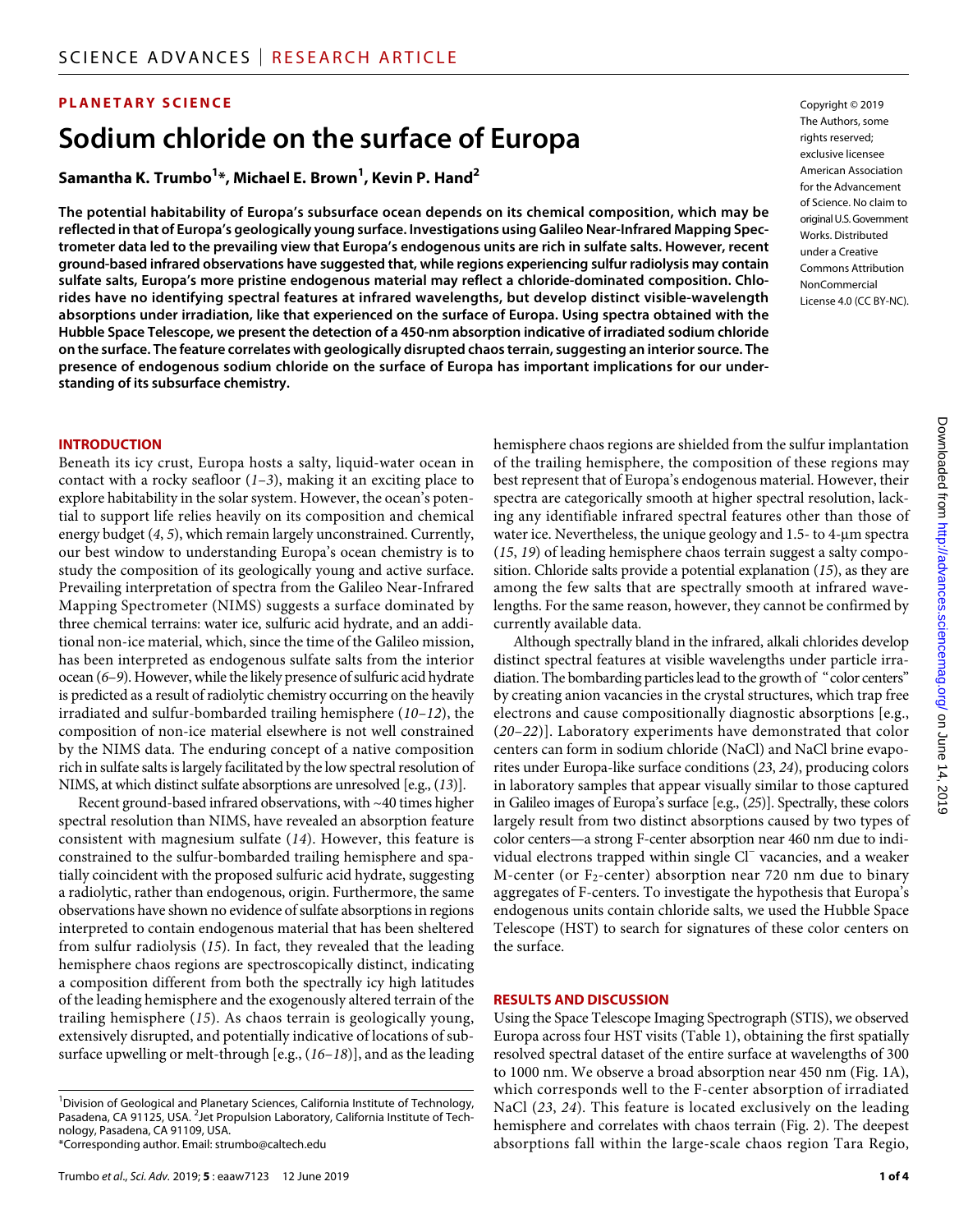

**Fig. 1. HST/STIS spectra showing a distinct 450nm spectral feature, consistent with an NaCl F-center absorption, and a clear lack of a 720nm NaCl M-center absorption.** (**A**) Single spectrum from within Tara Regio, which exhibits a particularly strong 450-nm absorption. The dashed line is a third-order polynomial continuum fit. The continuum-removed feature is included underneath the spectrum. Overlain in red is a continuum-removed laboratory spectrum of irradiated NaCl at 100 K, taken from figure 2 of (*24*). This spectrum corresponds to an NaCl F-center absorption that has evolved in the absence of unrealistic laboratory radiation fluxes. The laboratory F-center absorption has been scaled to match the depth of the observed feature. (**B**) High signal-to-noise spectrum produced by averaging all spectra from locations exhibiting a 450-nm feature, weighted by the strength of that feature in each location. The weighted average is divided by the average of all spectra from locations in which the 450-nm feature is absent and rescaled to approximate the known Europa continuum. A continuum-removed version is shown underneath the spectrum, where the vertical dashed line indicates the anticipated band center at 720 nm.

| Table 1. HST STIS G430L/G750L observations of Europa. |                            |                               |                              |                                                  |
|-------------------------------------------------------|----------------------------|-------------------------------|------------------------------|--------------------------------------------------|
| Date<br>(universal<br>time)                           | <b>Time</b><br>(start/end) | Sub-<br>observer<br>longitude | Sub-<br>observer<br>latitude | <b>Angular size</b><br>of Europa<br>(arcseconds) |
| 2017 May 23                                           | 00:20/01:41                | 224                           | $-3.06$                      | 0.91                                             |
| 2017 Jun 29                                           | 08:19/08:55                | 47                            | $-2.91$                      | 0.82                                             |
| 2017 Aug 1                                            | 04:43/05:20                | 133                           | $-2.91$                      | 0.75                                             |
| 2017 Aug 6                                            | 12:27/13:47                | 314                           | $-2.92$                      | 0.74                                             |

presumably contributing to its distinct yellow color in Galileo images of Europa. Clear absorptions are also associated with eastern Powys Regio, lenticulated terrain northwest of Tara Regio, and, to a much lesser extent, somewhat older terrains of the leading hemisphere. This marked correlation with geologically young chaos regions suggests an interior source. Chlorides emplaced onto the surface in these locations would be subjected to irradiation by high-energy (greater than  $\sim$ 20 MeV) electrons, which, in contrast to most of the impinging sulfur ions and lower-energy electrons [e.g., (*9*, *26*)], primarily impact the leading hemisphere (*27*), thereby providing the necessary energy for color center formation. As Tara Regio is the most irradiated leading hemisphere chaos region (*27*), the observed distribution of the potential NaCl F-center feature is consistent with a chloride-rich composition for the endogenous material identified in infrared spectra of all leading hemisphere chaos terrain (*15*, *19*).

Unlike the laboratory spectra, our data show no evidence for an NaCl M-center absorption near 720 nm (Fig. 1B and fig. S1). By averaging all of the spectra from locations that exhibit the 450-nm absorption, weighted by the strength of the feature in each location, we conservatively rule out a band strength greater than 0.5%. This lack of an M-center absorption is perhaps expected, as the laboratory experiments in which the M-center was observed (*23*, *24*) used radiation fluxes  $10^4$  to  $10^5$  times the true flux experienced on Europa. While such high fluxes can accurately simulate many aspects of Europa's radiation chemistry and can achieve doses equivalent to hundreds

of years on the surface in hours to days of real time, they inaccurately reflect kinetic effects controlling the formation and decay of color centers. Single-vacancy F-centers appeared immediately under such conditions, but binary M-centers took the rough equivalent of 1 year on Europa to form (*24*). Yet, when the radiation was halted, both F- and M-centers decayed substantially on time scales of hours (*24*). Some NaCl irradiation experiments, performed under different conditions, have observed only F-center production (*28*, *29*). This behavior suggests that M-centers would likely never form under the low radiation flux at Europa, reflecting competition between their slow growth and the contributions of decay processes, such as photobleaching [e.g., (*30*, *31*)], which can influence the relative abundance of NaCl color centers. Last, this behavior may also explain the band center of the observed 450-nm feature. After the laboratory radiation was halted, the F-center absorption shifted to shorter wavelengths as it decayed (*24*). Thus, as the radiation experienced at Europa is negligible relative to the fluxes applied in the laboratory, we may expect F-center absorptions on Europa to appear shortward of 460 nm. The F-center absorption of irradiated NaCl that was allowed to evolve at 100 K without further irradiation (*24*) corresponds remarkably well to our observed feature (Fig. 1A), although it is worth noting that this laboratory spectrum corresponds to irradiated anhydrous NaCl crystals in the absence of water ice (*24*). One might instead expect that the low temperatures and icy environment of Europa's surface result in hydrohalite (NaCl⋅2H2O), for which color center formation has not been studied in the same way. However, laboratory evidence for the rapid dehydration of hydrohalite under Europa-like conditions (*32*) and the formation of F- and M-centers at the same band positions in NaCl brine evaporites (*23*) support the applicability of experiments involving anhydrous NaCl.

NaCl provides an elegant explanation for the observed 450-nm feature, its geographic distribution, and previous infrared spectra interpreted to reflect endogenous material (*15*, *19*). However, alternative candidates warrant discussion. The 450-nm feature was weakly visible in disk-integrated spectra of Europa's leading hemisphere taken in the 1990s, but was attributed to sulfur-bearing species, despite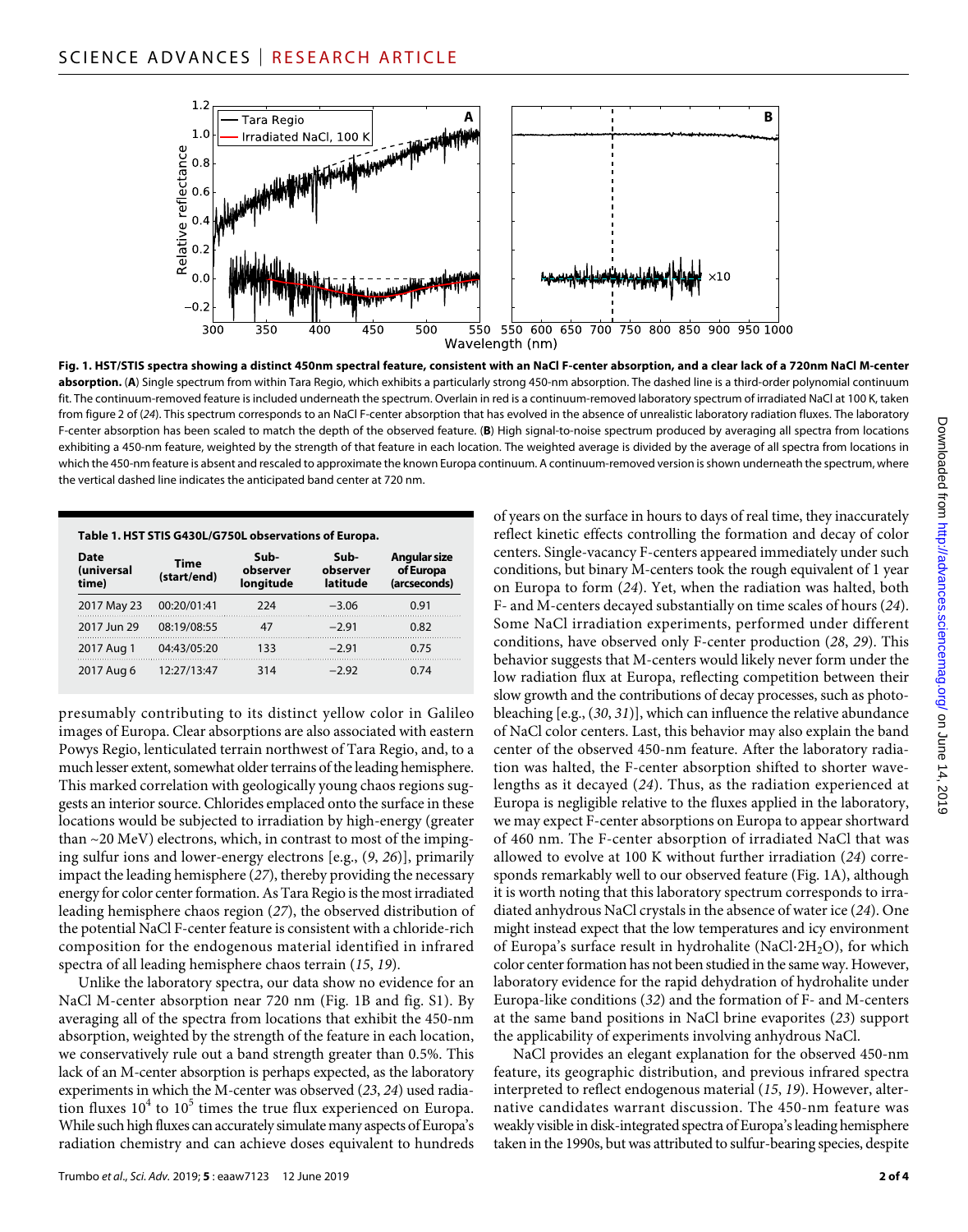

**Fig. 2. A map of the strength of the 450nm absorption.** The observed feature maps solely to the leading hemisphere. Black outlines correspond to large-scale chaos regions, mapped approximately from (*44*). The largest absorptions fall within the chaos region Tara Regio (~85°W), with additional concentration in eastern Powys Regio (~125°W). This distribution is separate from the geography of sulfur radiolysis and suggests a subsurface source, consistent with the chloride hypothesis for Europa's endogenous material. The spatial resolution of the mapped data is ~150 km at the sub-observer point. Background image credit: NASA/JPL/Björn Jónsson/Steve Albers.

poor fits (*33*). Our dataset, however, shows that the feature is concentrated in chaos and separate from the geography of sulfur radiolysis, necessitating a separate explanation. Instead, we examine the spectra of several other irradiated salts (fig. S2), including magnesium chloride, potassium chloride, and multiple sulfate and carbonate species (*23*, *29*, *34*, *35*). Of these spectra, only NaCl is consistent with our observed feature.

The presence of NaCl on Europa has important implications for our understanding of the internal chemistry and its geochemical evolution through time. Whereas aqueous differentiation of chondritic material and long-term leaching from a chondritic seafloor can result in a system rich in sulfates (*36*, *37*), more extensive hydrothermal circulation, as on Earth, may lead to an NaCl-rich ocean (*38*). The plume chemistry of Enceladus, which is perhaps the best analog to Europa, suggests an NaCl-dominated ocean (*39*) and a hydrothermally active seafloor (*40*). However, the compositional relationship between Europa's ocean and its endogenous material is unknown, and the surface may simply represent the end result of a compositional stratification within the ice shell [e.g., (*41*)]. Regardless of whether the observed NaCl directly relates to the ocean composition, its presence warrants a reevaluation of our understanding of the geochemistry of Europa.

#### **MATERIALS AND METHODS**

We observed Europa with HST/STIS across four visits, the dates, times, and geometries of which are given in Table 1. During each visit, we stepped the 52"  $\times$  0.1" slit across the full disk of Europa in both the G430L and G750L first-order spectroscopy modes (*R* ~ 500). Together, these settings provided spectra spanning wavelengths of ~300 to 1000 nm. We acquired spectra at each slit position over 9-s (G750L) or 10-s (G430L) integration times. Flux- and wavelength-calibrated spectral data products were then delivered after standard reduction via the STIS calibration pipeline (calstis). We reprocessed the G750L data using the same pipeline but included the calstis defringing procedures to remove substantial fringes from the longest wavelength data. We obtained individual spectra by extracting single rows of the two-dimensional spectral images, corresponding to the 0.05″ pixel-scale (~150-km diffraction-limited spatial resolution at

450-nm wavelengths). We then divided the ASTM E-490 solar reference spectrum (*42*) into the extracted spectra to convert each to reflectance and search for absorption features.

To isolate the 450-nm absorption, we performed continuum fitting and removal on each extracted spectrum. We then calculated absorption band strengths across the surface. For most spectra, we fit a third-order polynomial between 310 and 550 nm, excluding the region corresponding to the F-center absorption (350 to 530 nm). Small variations on these parameters were made when necessary to achieve a satisfactory continuum fit. We then divided each spectrum by its continuum fit and integrated the residual absorption to calculate the equivalent width (i.e., the width of a 100% absorption with the same integrated area). We chose to use a third-order polynomial for the fitting because it better matched the continuum shape, particularly for the transition between the trailing and leading hemispheres. However, mapping using second-order continua produced qualitatively identical results. In mapping the calculated band strengths, we averaged the values in overlapping regions. We left out data very near the limb of Europa, as the spectra are of poorer quality and make quantifying weak absorptions difficult.

We attempted to place limits on the absence of a 720-nm M-center absorption in our data. To achieve a high signal-to-noise spectrum that represents material interpreted to contain NaCl, we averaged all spectra from locations where we observed a 450-nm absorption, weighted by the strength of the feature in each location. However, while the noise in this resulting average was reduced, residual solar lines persisted due to the somewhat lower spectral resolution of the solar reference spectrum (*42*). In addition, residual artifacts of the defringing process remained. To remove these effects and achieve the highest possible quality spectrum, we then divided by the average of all spectra from regions where the 450-nm feature is absent. Last, for illustration purposes, we scaled the resultant spectrum to approximate the known continuum level of Europa's leading hemisphere using ground-based data over the same wavelength range (*33*, *43*). The result is shown in Fig. 1B. To place a conservative upper limit on the presence of a 720-nm absorption, we fit a third-order polynomial continuum between 600 and 870 nm, excluding the range anticipated for the M-center absorption (640 to 830 nm). We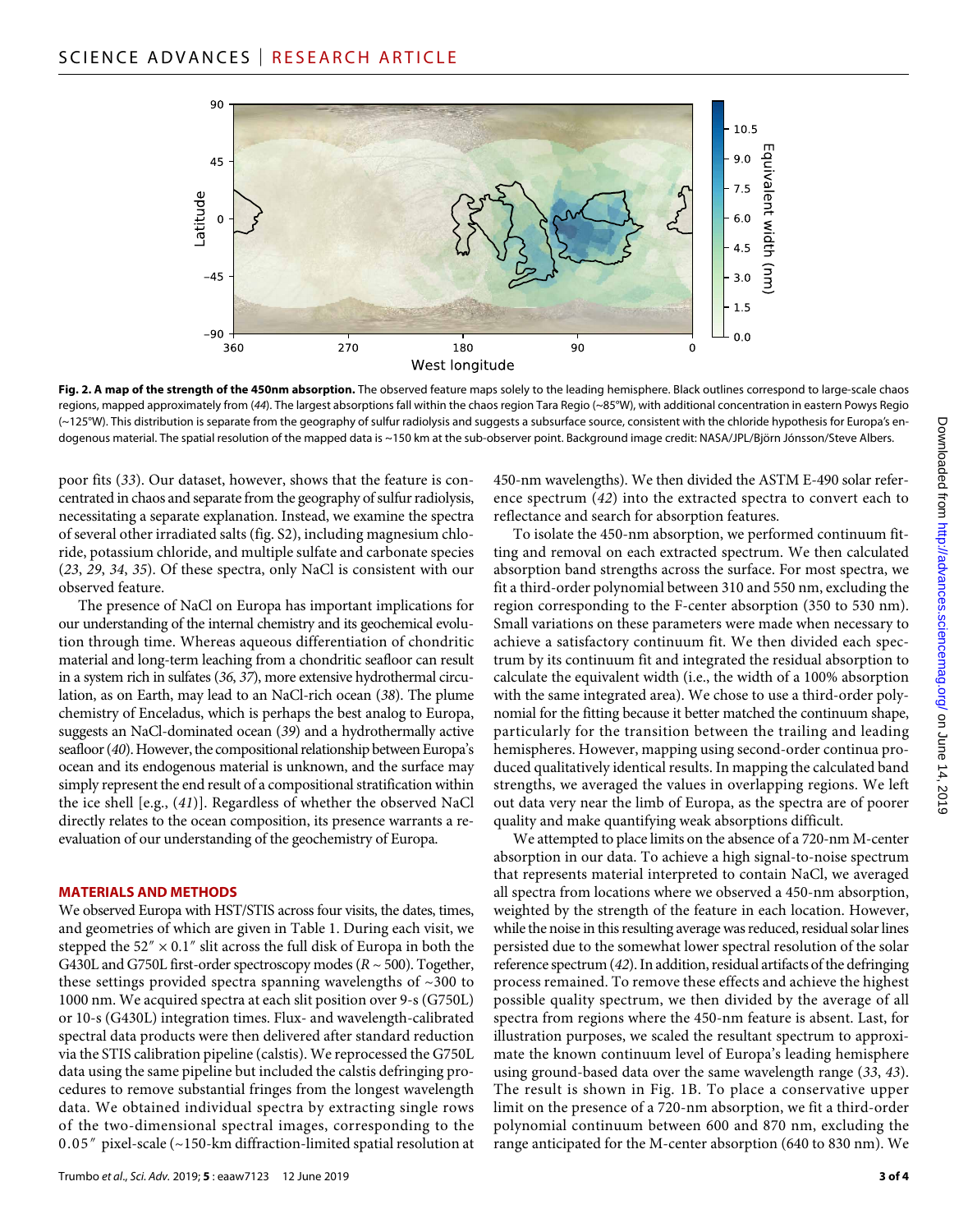then removed this continuum and displayed the result beneath the spectrum in Fig. 1B. We estimated an upper limit of a 0.5% band strength based on qualitative uncertainties in the continuum shape.

#### **SUPPLEMENTARY MATERIALS**

Supplementary material for this article is available at [http://advances.sciencemag.org/cgi/](http://advances.sciencemag.org/cgi/content/full/5/6/eaaw7123/DC1) [content/full/5/6/eaaw7123/DC1](http://advances.sciencemag.org/cgi/content/full/5/6/eaaw7123/DC1)

Fig. S1. Representative HST/STIS spectra of the three chemical terrains on the surface of Europa. Fig. S2. Laboratory spectra of select irradiated salts.

#### **REFERENCES AND NOTES**

- 1. J. D. Anderson, G. Schubert, R. A. Jacobson, E. L. Lau, W. B. Moore, W. L. Sjogren, Europa's differentiated internal structure: Inferences from four Galileo encounters. *Science* **281**, 2019–2022 (1998).
- 2. M. G. Kivelson, K. K. Khurana, C. T. Russel, M. Volwerk, R. J. Walker, C. Zimmer, Galileo magnetometer measurements: A stronger case for a subsurface ocean at Europa. *Science* **289**, 1340–1343 (2000).
- 3. C. Zimmer, K. K. Khurana, M. G. Kivelson, Subsurface oceans on Europa and Callisto: Constraints from Galileo magnetometer observations. *Icarus* **147**, 329–347 (2000).
- 4. K. P. Hand, C. F. Chyba, J. C. Priscu, R. W. Carlson, K. H. Nealson, in *Europa*, R. T. Pappalardo, W. B. McKinnon, K. Khurana, Eds. (The University of Arizona Press, 2009), pp. 589–630.
- 5. C. F. Chyba, K. P. Hand, Life without photosynthesis. *Science* **292**, 2026–2027 (2001).
- 6. T. B. McCord, G. B. Hansen, F. P. Fanale, R. W. Carlson, D. L. Matson, T. V. Johnson, W. D. Smythe, J. K. Crowley, P. D. Martin, A. Ocampo, C. A. Hibbitts, J. C. Granahan, the NIMS Team, Salts on Europa's surface detected by Galileo's near infrared mapping spectrometer. *Science* **280**, 1242–1245 (1998).
- 7. J. B. Dalton III, Linear mixture modeling of Europa's non-ice material based on cryogenic laboratory spectroscopy. *Geophys. Res. Lett.* **34**, L21205 (2007).
- 8. J. B. Dalton III, J. H. Shirley, L. W. Kamp, Europa's icy bright plains and dark linea: Exogenic and endogenic contributions to composition and surface properties. *J. Geophys. Res. Planets* **117**, E03003 (2012).
- 9. J. B. Dalton III, T. Cassidy, C. Paranicas, J. H. Shirley, L. M. Prockter, L. W. Kamp, Exogenic controls on sulfuric acid hydrate production at the surface of Europa. *Planet. Space Sci.* **77**, 45–63 (2013).
- 10. R. W. Carlson, R. E. Johnson, M. S. Anderson, Sulfuric acid on europa and the radiolytic sulfur cycle. *Science* **286**, 97–99 (1999).
- 11. R. W. Carlson, M. S. Anderson, R. E. Johnson, M. B. Schulman, A. H. Yavrouian, Sulfuric acid production on Europa: The radiolysis of sulfur in water ice. *Icarus* **157**, 456–463 (2002).
- 12. R. W. Carlson, M. S. Anderson, R. Mehlman, R. E. Johnson, Distribution of hydrate on Europa: Further evidence for sulfuric acid hydrate. *Icarus* **177**, 461–471 (2005).
- 13. J. B. Dalton, O. Prieto-Ballesteros, J. S. Kargel, C. S. Jamieson, J. Jolivet, R. Quinn, Spectral comparison of heavily hydrated salts with disrupted terrains on Europa. *Icarus* **177**, 472–490 (2005).
- 14. M. E. Brown, K. P. Hand, Salts and radiation products on the surface of Europa. *Astron. J.* **145**, 110 (2013).
- 15. P. D. Fischer, M. E. Brown, K. P. Hand, Spatially resolved spectroscopy of Europa: The distinct spectrum of large-scale chaos. *Astron. J.* **150**, 164 (2015).
- 16. G. Collins, F. Nimmo, in *Europa*, R. T. Pappalardo, W. B. McKinnon, K. Khurana, Eds. (The University of Arizona Press, 2009), pp. 259–282.
- 17. D. P. O'Brien, P. Geissler, R. Greenberg, A melt-through model for chaos formation on Europa. *Icarus* **156**, 152–161 (2002).
- 18. C. Sotin, J. W. Head III, G. Tobie, Europa: Tidal heating of upwelling thermal plumes and the origin of lenticulae and chaos melting. *Geophys. Res. Lett.* **29**, 74-1–74-4 (2002).
- 19. P. D. Fischer, M. E. Brown, S. K. Trumbo, K. P. Hand, Spatially resolved spectroscopy of Europa's large-scale compositional units at 3–4 m with Keck NIRSPEC. *Astron. J.* **153**, 13 (2017).
- 20. F. Seitz, Color centers in alkali halide crystals. *Rev. Mod. Phys.* **18**, 384–408 (1946).
- 21. I. Schneider, C. E. Bailey, Charged F-aggregate centers in NaCl. *Solid State Commun.* **7**, 657–660 (1969).
- 22. K. Schwartz, A. E. Volkov, M. V. Sorokin, C. Trautmann, K.-O. Voss, R. Neumann, M. Lang, Effect of electronic energy loss and irradiation temperature on color-center creation in LiF and NaCl crystals irradiated with swift heavy ions. *Phys. Rev. B* **78**, 024120 (2008).
- 23. K. P. Hand, R. W. Carlson, Europa's surface color suggests an ocean rich with sodium chloride. *Geophys. Res. Lett.* **42**, 3174–3178 (2015).
- 24. M. J. Poston, R. W. Carlson, K. P. Hand, Spectral behavior of irradiated sodium chloride crystals under europa-like conditions. *J. Geophys. Res. Planets* **122**, 2644–2654 (2017).
- 25. P. E. Geissler, R. Greenberg, G. Hoppa, A. McEwen, R. Tufts, C. Phillips, B. Clark, M. Ockert-Bell, P. Helfenstein, J. Burns, J. Veverka, R. Sullivan, R. Greeley, R. T. Pappalardo, J. W. Head III, M. J. S. Belton, T. Denk, Evolution of lineaments on Europa: Clues from Galileo multispectral imaging observations. *Icarus* **135**, 107–126 (1998).
- 26. C. Paranicas, R. W. Carlson, R. E. Johnson, Electron bombardment of Europa. *Geophys. Res. Lett.* **28**, 673–676 (2001).
- 27. T. A. Nordheim, K. P. Hand, C. Paranicas, Preservation of potential biosignatures in the shallow subsurface of Europa. *Nat. Astron.* **2**, 673–679 (2018).
- 28. F. P. Fanale, T. V. Johnson, D. L. Matson, Io: A surface evaporite deposit? *Science* **186**, 922–925 (1974).
- 29. D. B. Nash, F. P. Fanale, Io's surface composition based on reflectance spectra of sulfur/ salt mixtures and proton-irradiation experiments. *Icarus* **31**, 40–80 (1977).
- 30. I. L. Mador, R. F. Wallis, M. C. Williams, R. C. Herman, Production and bleaching of color centers in x-rayed Alkali halide crystals. *Phys. Rev.* **96**, 617–628 (1954).
- 31. E.Georgiou, C. R. Pollock, Formation of *N* centers in Pure NaCl. *Phys. Rev. B***40**, 6321–6325 (1989).
- 32. E. C. Thomas, R. Hodyss, T. H. Vu, P. V. Johnson, M. Choukroun, Composition and evolution of frozen chloride brines under the surface conditions of Europa. *ACS Earth Space Chem.* **1**, 14–23 (2017).
- 33. J. R. Spencer, W. M. Calvin, M.J. Person, Charge-coupled device spectra of the Galilean satellites: Molecular oxygen on Ganymede. *J. Geophys. Res. Planets* **100**, 19049–19056 (1995).
- 34. C. A. Hibbitts, K. Stockstill-Cahill, B. Wing, C. Paranicas, Color centers in salts—Evidence for the presence of sulfates on Europa. *Icarus* **326**, 37–47 (2019).
- 35. K. P. Hand, R. W. Carlson, in *AAS/Division for Planetary Sciences Meeting Abstracts #47* (2015), p. 405.06.
- 36. J. S. Kargel, Brine volcanism and the interior structures of asteroids and icy satellites. *Icarus* **94**, 368–390 (1991).
- 37. F. P. Fanale, Y.-H. Li, E. De Carlo, C. Farley, S. K. Sharma, K. Horton, J. C. Granahan, An experimental estimate of Europa's "ocean" composition independent of Galileo orbital remote sensing. *J. Geophys. Res. Planets* **106**, 14595–14600 (2001).
- 38. J. S. Kargel, J. Z. Kaye, J. W. Head III, G. M. Marion, R. Sassen, J. K. Crowley, O. P. Ballesteros, S. A. Grant, D. L. Hogenboom, Europa's crust and ocean: Origin, composition, and the prospects for life. *Icarus* **148**, 226–265 (2000).
- 39. J. H. Waite Jr., M. R. Combi, W.-H. Ip, T. E. Cravens, R. L. McNutt Jr., W. Kasprzak, R. Yelle, J. Luhmann, H. Miemann, D. Gell, B. Magee, G. Fletcher, J. Lunine, W.-L. Tseng, Cassini ion and neutral mass spectrometer: Enceladus plume composition and structure. *Science* **311**, 1419–1422 (2006).
- 40. J. H. Waite, C. R. Glein, R. S. Perryman, B. D. Teolis, B. A. Magee, G. Miller, J. Grimes, M. E. Perry, K. E. Miller, A. Bouquet, J. I. Lunine, T. Brockwell, S. J. Bolton, Cassini finds molecular hydrogen in the Enceladus plume: Evidence for hydrothermal processes. *Science* **356**, 155–159 (2017).
- 41. M. Y. Zolotov, E. L. Shock, Composition and stability of salts on the surface of Europa and their oceanic origin. *J. Geophys. Res. Planets* **106**, 32815–32827 (2001).
- 42. National Renewable Energy Laboratory, *2000 ASTM Standard Extraterrestrial Spectrum Reference E-490-00* (National Renewable Energy Laboratory, 2000).
- 43. L. A. McFadden, J. F. Bell, T. B. McCord, Visible spectral reflectance measurements (0.33–1.1 m) of the Galilean satellites at many orbital phase angles. *Icarus* **44**, 410–430 (1980).
- 44. T. Doggett, R. Greeley, P. Figuerdo, K. Tanaka, in *Europa* (The University of Arizona Press, 2009), p. 137.

**Acknowledgments:** Based on observations made with the NASA/ESA HST, obtained at the Space Telescope Science Institute, which is operated by the Association of Universities for Research in Astronomy Inc., under NASA contract NAS 5-26555. These observations are associated with program number 14650. We thank G. R. Rossman for useful conversations. **Funding:** This work was supported by NASA Headquarters under the NASA Earth and Space Science Fellowship Program (grant 80NSSC17K0478). Support for this work was provided by NASA through grant number HST-GO-14650.001-A from the Space Telescope Science Institute, which is operated by AURA Inc., under NASA contract NAS 5-26555. This research was supported by grant 1313461 from the NSF. K.P.H. acknowledges support from the Jet Propulsion Laboratory, California Institute of Technology, under a contract with NASA and funded, in part, through the internal Research and Technology Development program. **Author contributions:** S.K.T. performed the analysis and wrote the manuscript. M.E.B. conceived and designed the observations. K.P.H. helped conceive the observations and provided laboratory spectra. All authors discussed the results and interpretations and provided helpful comments on the manuscript. **Competing interests:** The authors declare that they have no competing interests. and **Data and materials availability:** All data needed to evaluate the conclusions in the paper are present in the paper and/or the Supplementary Materials. The data used in this work are also available at the NASA Mikulski Archive for Space Telescopes under program number 14650. Additional data related to this paper may be requested from the authors.

Submitted 17 January 2019 Accepted 3 May 2019 Published 12 June 2019 10.1126/sciadv.aaw7123

**Citation:** S. K. Trumbo, M. E. Brown, K. P. Hand, Sodium chloride on the surface of Europa. *Sci. Adv.* **5**, eaaw7123 (2019).